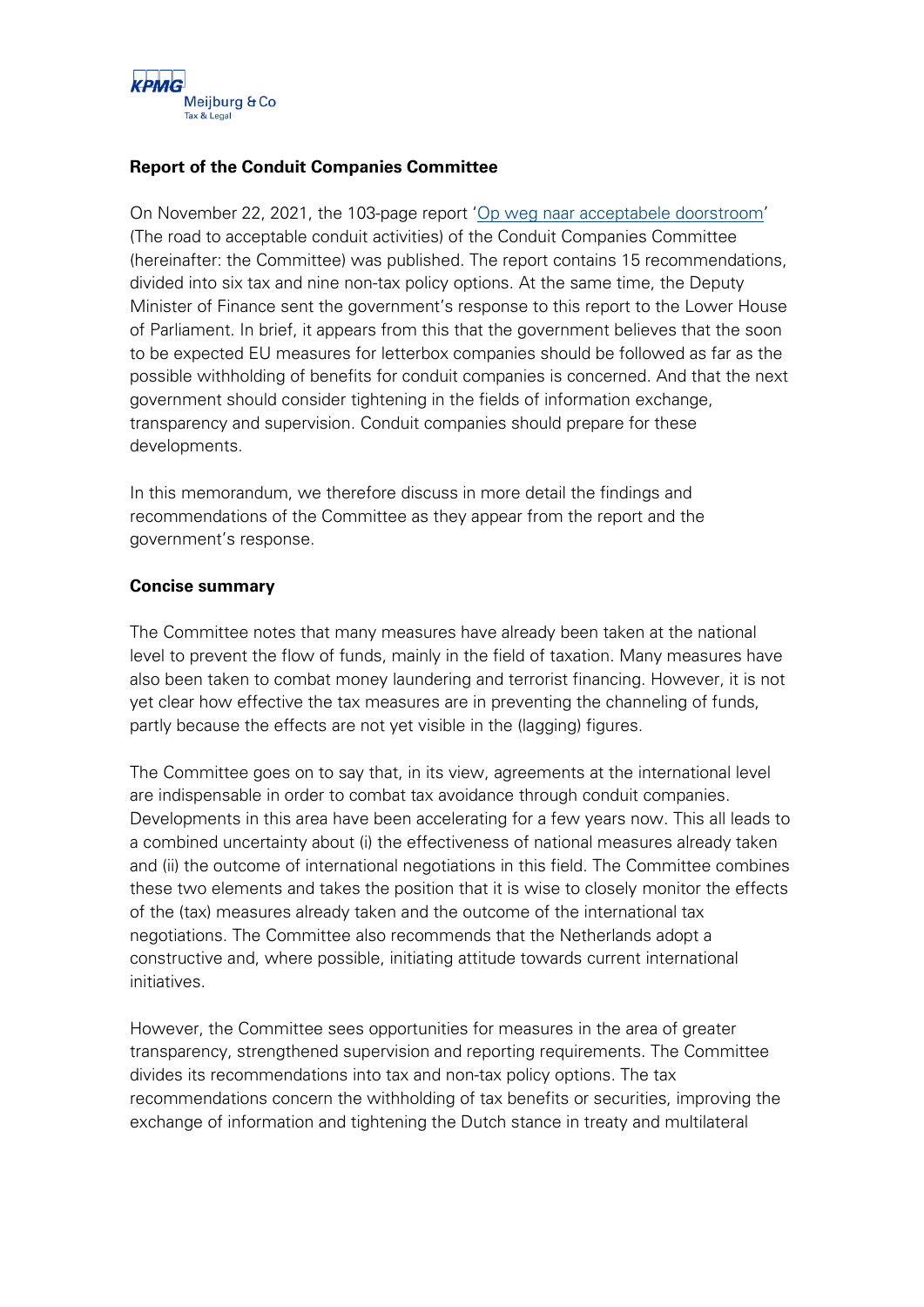

negotiations on tax matters. The Committee recognizes a number of risks under EU law. The Committee therefore sees all the more reason to take an energetic, coordinating and initiating approach to the European initiative against conduit companies. With the latter, the Committee refers to the European Commission's proposal for a directive to combat tax avoidance through the use of shell entities (i.e. conduit companies), which is expected this year.

The non-tax recommendations concern, among other things, withholding the legal benefits that investment protection agreements

(investeringsbeschermingsovereenkomsten; hereinafter: IBOs) offer to conduit companies, increasing the transparency of legal entities by, for example, tightening the obligations with regard to the identification of the Ultimate Beneficial Owner(s) (hereinafter: UBO(s)), the UBO register, and the accounting and reporting rules ('403 statement'), as well as combating financial crime through stricter supervision, better international cooperation and additional research.

## **Tax**

### Role of taxation

The Committee explains that the position of the Netherlands as a conduit country has historically grown as a result of tax policy aimed at facilitating the cross-border activities of Dutch companies and attracting foreign investment. The most relevant elements of the Dutch tax system that have made the Netherlands attractive for conduit companies, at least until recently, are the participation exemption, the extensive treaty network, the absence of withholding tax on interest and royalties and the ruling practice. In combination with its well-organized financial advice and service sector, the Netherlands became a frequently used intermediary for these elements in order to avoid withholding taxes elsewhere.

It appears from a comparative law study that the Dutch system has not been unique in the abovementioned respects for some time; other countries, for example, (now) also have an extensive treaty network and a participation exemption.

Moreover, in recent years, the Netherlands has taken and announced several measures that make certain types of flows less attractive. For example, a conditional withholding tax on interest and royalties was introduced in 2021, the ruling practice was tightened on July 1, 2019 and the Netherlands is striving to ensure that all tax treaties include a Principal Purpose Test (hereinafter: PPT; an anti-abuse provision). The effects of many of these measures are not yet visible in the statistics, but should be in the coming years.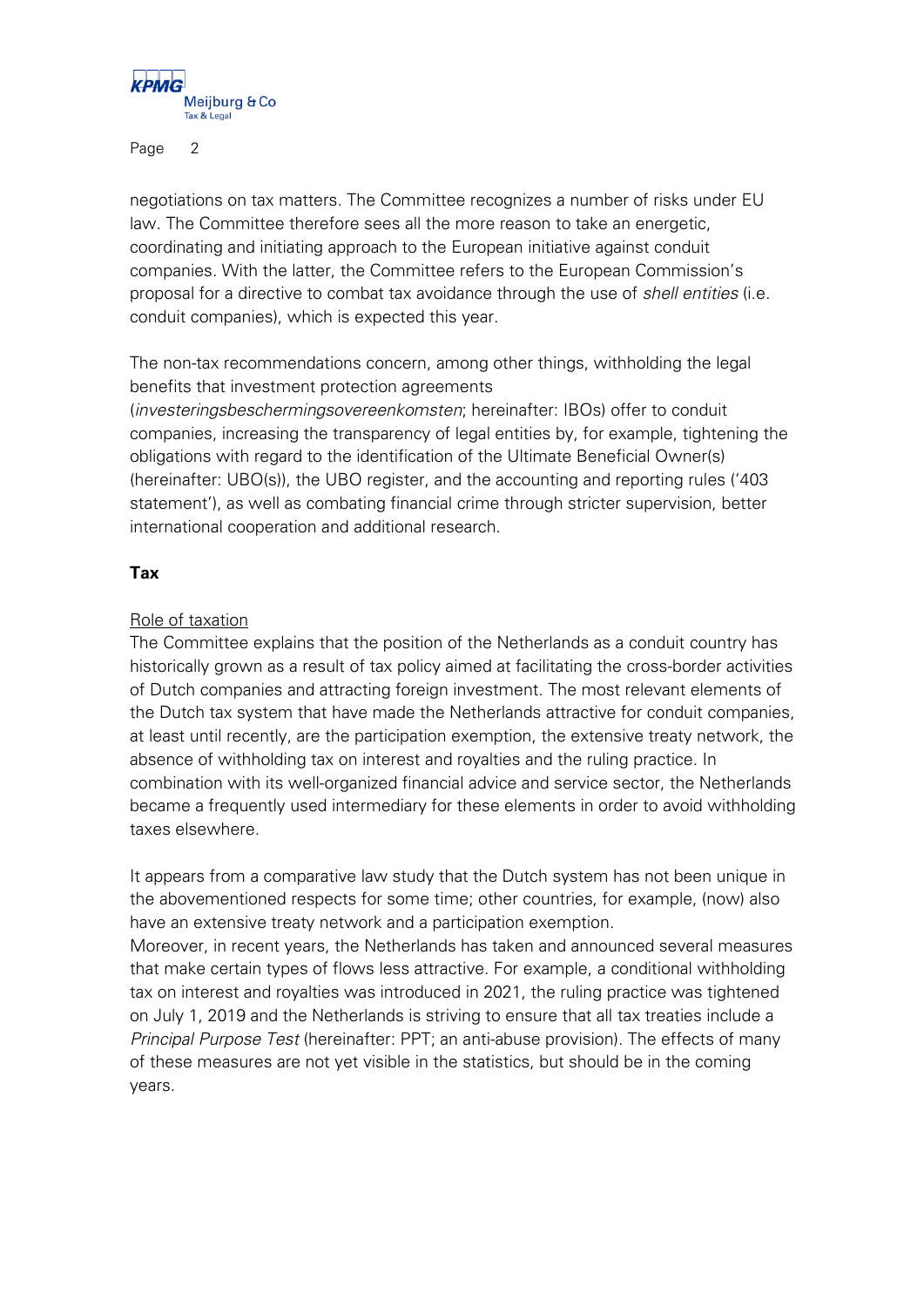

The Committee concludes that 'policy stacking' has occurred to a certain extent, while the effects of the measures taken are still unclear to a great extent, partly because the relevant figures only become available after a number of years. Furthermore, the Committee notes that internationally there is also much to be done in terms of combating tax avoidance through the use of conduit companies. Therefore, the Committee takes the position that it is wise to closely monitor the effects of the (tax) measures already taken and the outcome of the international tax negotiations. The Committee also recommends that the Netherlands adopt a constructive and, where possible, initiating attitude towards current international initiatives.

That is not to say that there is no room for improvement. However, some of the recommendations carry risks under EU law. The Committee therefore sees all the more reason to settle these matters in the soon to be expected European initiative against conduit companies.

#### Tax measures

### 1. Scrapping the safe harbour for interest and royalty conduit companies

The Committee's first recommendation concerns the amendment to an open standard of the existing 'equity requirement' for interest and royalty conduit companies as referred to in Section 8c Corporate Income Tax Act 1969 (CITA). The running of a real risk is currently linked to holding a minimum amount of equity to cover risks. This unintentionally acts as a safe harbour. This recommendation is aimed at making the Netherlands less attractive for conduit entities or conduit activities. The Committee does, however, draw attention to the EU law aspects of this recommendation.

### 2. Expansion of the spontaneous exchange of information on companies

The second recommendation is that the spontaneous exchange of information to source countries, as now provided for in Section 3a(7) of the Decree implementing the International Assistance in the Levying of Taxes Act, should be extended to companies that do not meet the (new) risk requirements of Section 8c CITA. The Committee notes that it sees scope for extending this information exchange (even further) to, for example, dividend conduit companies. However, the extension must be worthwhile, in other words, the genuine business sector must not be affected. The provision of information should therefore be limited to companies belonging to a group that has no other relevant activities in the Netherlands and of which the Netherlands would agree, in a mutual agreement procedure with the other country, to withhold the benefits in question. This demarcation entails risks under EU law. To mitigate these risks, the forthcoming proposal for a directive could possibly be a solution.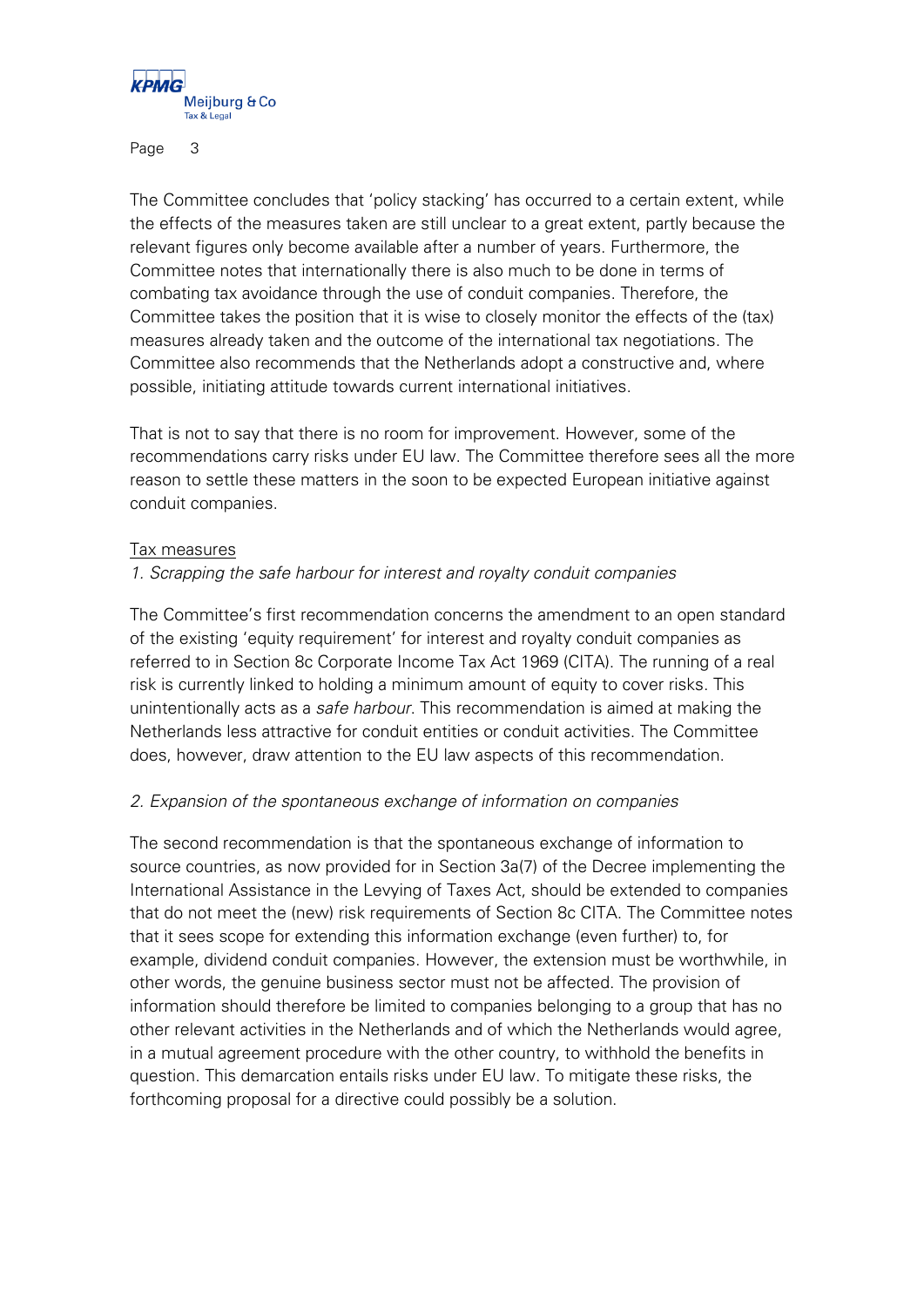

## 3. Spontaneous exchange of information on exempted gains on disposal

The third recommendation concerns the introduction of spontaneous information exchange with countries that have a source state tax on the disposal of shares. Under many tax treaties, the right to tax these gains on disposal is in principle assigned to the country of the disposing shareholder. If the Netherlands is the country of the disposing shareholder, the gain on disposal usually falls under the participation exemption, as a result of which no tax is levied. For this reason, a Dutch entity may be interposed.

However, the (international) principle that the country of the disposing shareholder has the right to tax the gains on disposal is subject to an exception when the source country can successfully invoke the PPT. By means of information exchange, the Netherlands is in a (better) position to enable the source country to apply the PPT. To ensure that the genuine business sector is not affected, the exchange should only cover situations where an entity established in the Netherlands with little substance disposes of shares in a foreign company. The assessment of whether there is sufficient substance in the Dutch entity should take place on a nexus basis.

## 4. Extension of the PPT to the entire tax treaty (if not multilaterally arranged)

The fourth recommendation concerns the PPT. The PPT is included in the Multilateral Instrument (MLI) and applies to all provisions of the applicable tax treaty. By means of the MLI, the Netherlands aims to make this extended PPT applicable in the treaty relationship with as many countries as possible. Where this is not possible, the Netherlands should (actively) approach other countries to include a comprehensive PPT in the treaty.

## 5. A proactive stance on the forthcoming EU directive proposal on conduit companies

The fifth tax recommendation calls on the Dutch government to adopt a positive attitude towards the European Commission's announced proposal for a directive on combating tax avoidance through the use of conduit companies.

## 6. Clear interpretation of the anti-abuse principle of EU law

The final tax recommendation calls on the government to argue within the EU for a clear interpretation of the anti-abuse principle of EU law. Especially now, since combating tax avoidance through the use of conduit companies is on the European agenda and a proposal for a directive on this has been announced. According to the Committee, the Danish judgments (see our memorandum of [February 28, 2019\)](https://meijburg.com/news/cjeu-decision-beneficial-owner-concept-under-interest-and-royalties-directive-and-parent) provide good starting points for a tightening of the Interest and Royalties Directive and the Parent-Subsidy Directive. A tightening of the Parent-Subsidiary Directive could,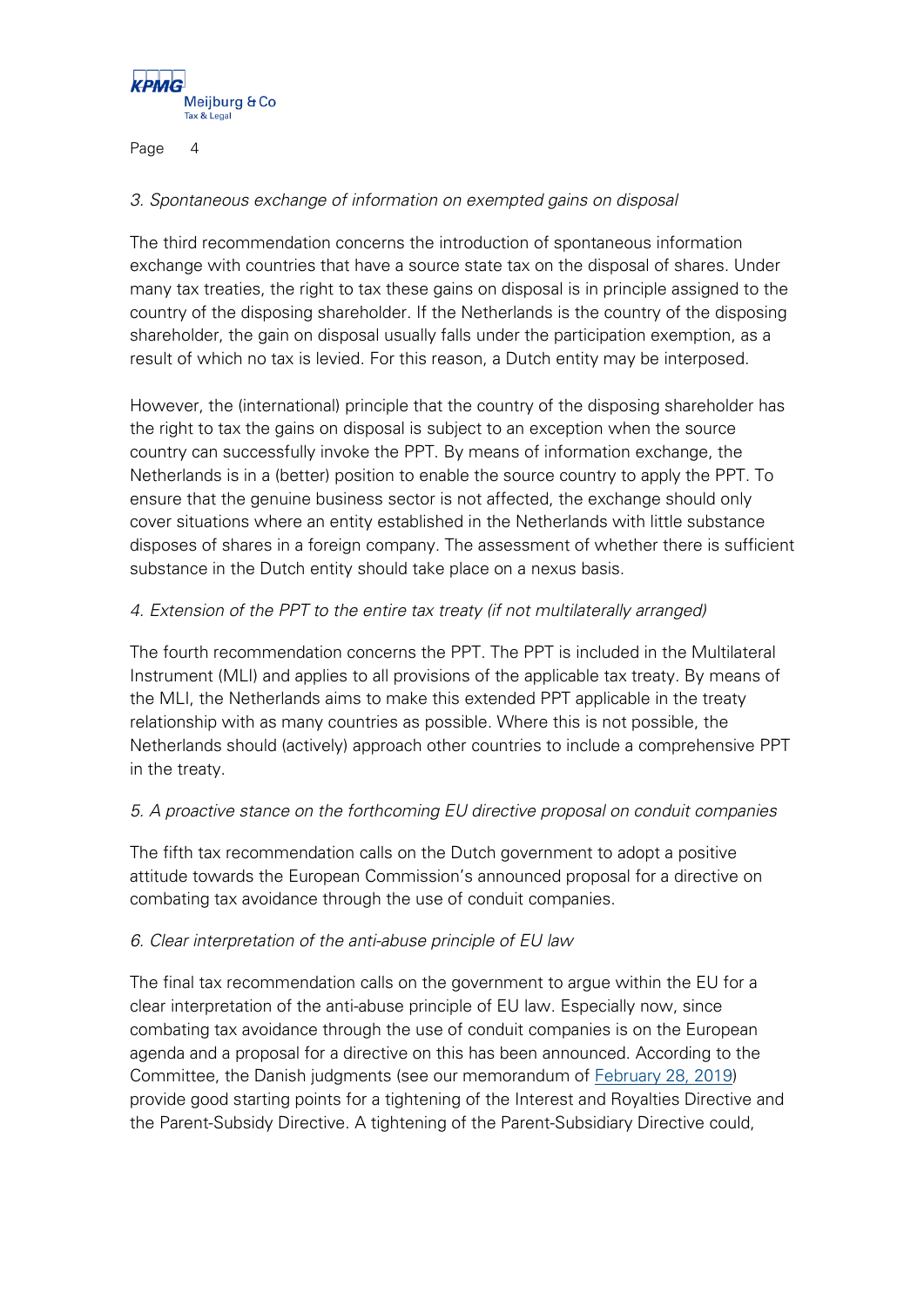

according to the Committee, be partly directed towards removing or restricting tax benefits such as the participation exemption for interposed (substance-poor) holding companies.

# Intended information exchange for intermediate holding companies that are virtually without substance as of 2022

Against the background of the above, the government's response to the report refers to the decision that, for the time being, the government will refrain from introducing information exchange of as of January 1, 2022 for intermediate holding companies that are virtually without substance which make use of the participation exemption (see our [Budget Day memorandum 2020, section 9.9\)](https://meijburg.com/sites/default/files/2020-09/Memorandum%202021%20Tax%20Plan_2.pdf). A possible Dutch amendment to the information exchange will therefore be included in the broad consideration of the final proposal for a directive on conduit companies from the European Commission that is expected at the end of this year.

### **Non-tax**

### Role of non-fiscal factors

In addition to tax reasons, the Committee's investigation shows that there are also numerous other factors for establishing a conduit company in the Netherlands. The report specifically mentions the general business climate, which, in addition to tax factors as described above, includes factors such as a reliable physical and digital infrastructure, a well-educated labor force, efficient and predictable regulations and legal and political systems that offer certainty and stability. Not all of these factors are equally relevant to conduit companies, which is why the Committee looked more specifically at the importance of independent, effective and stable government institutions using the World Bank's Governance Index. This shows, for example, that the Netherlands scores better than the EU and OECD average on all indicators in this index. The Committee found that the law is perceived to be accessible and that the Enterprise Chamber has a good reputation. In addition, the large legal infrastructure is a reason for conduit companies to establish themselves in the Netherlands.

As far as the flexible Dutch company law is concerned, the Committee's view is that the advantage of establishing a company in the Netherlands lies partly in the possibilities for protecting interests, especially of management and incumbent shareholders, but also for protecting or ring-fencing foreign assets. In addition, IBOs can play a role in the establishment of conduit companies here. The Netherlands has concluded over 90 such agreements, particularly with emerging economies. In order to prevent the undesirable use of IBOs by companies without any links to the Netherlands, the Minister of Foreign Affairs recently presented a new model text with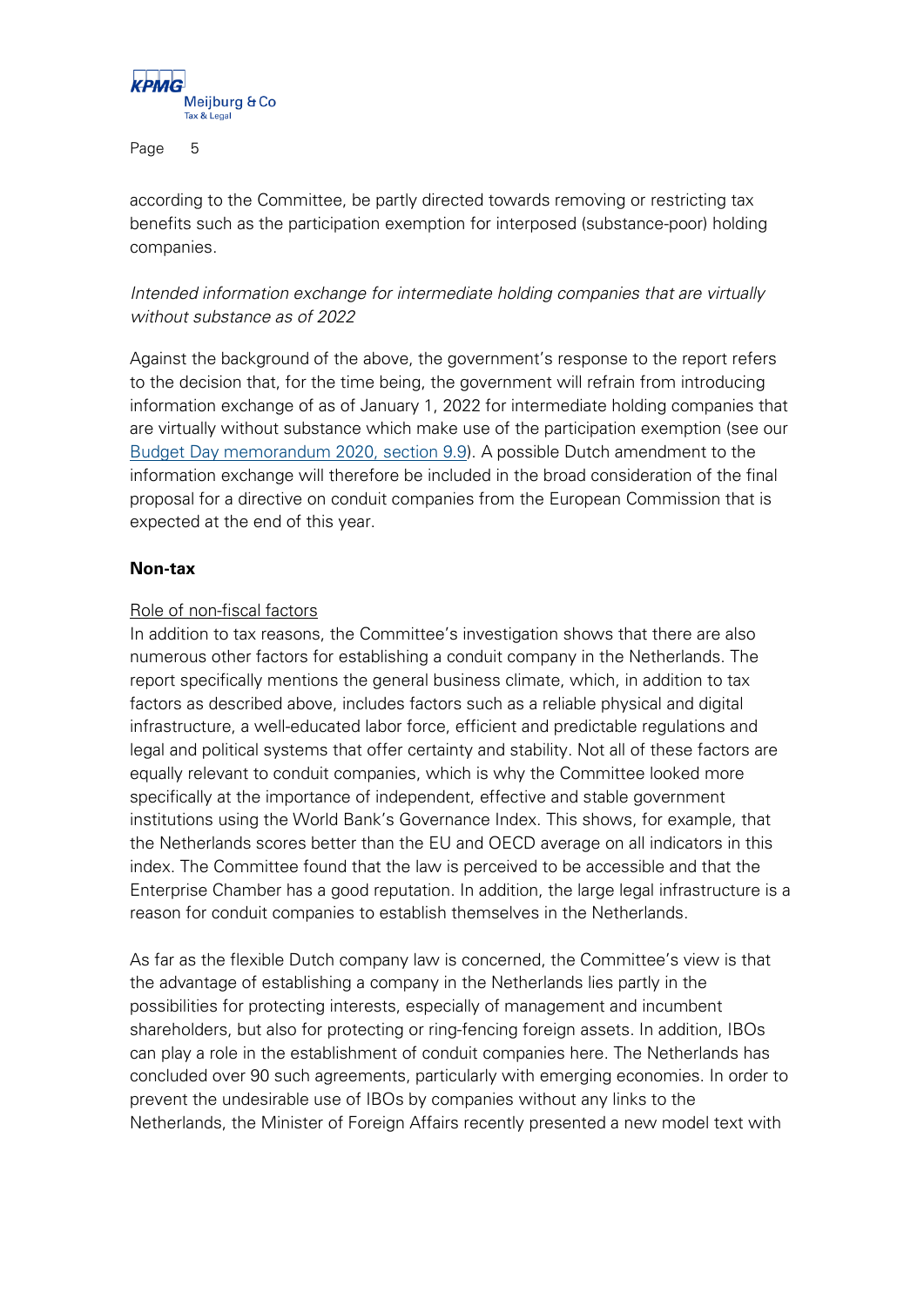

various amendments. In order to invoke investment protection, substantial business activities would be required, thereby excluding conduit companies. According to the Committee, this is a good step, but it is not yet sufficiently clear when substantial business activities are involved.

The Committee then discusses the connection between tax avoidance and money laundering risks. Conduit companies and the infrastructure surrounding them are not only an important element in tax avoidance, but can also be used to conceal criminal financial flows. After all, the limited real presence of these companies means that there are fewer leads for (criminal) investigations. In addition, the size of the financial flows through the Netherlands and its reputation as a reliable and legitimate trading nation can also provide opportunities for concealment. In addition, the extensive infrastructure of service providers is an important element in tax avoidance, with (illegal) trust companies being mentioned in particular. The latter are also associated with money laundering risks.

### Non-tax measures

In the meantime, numerous measures have already been taken, often at European level, or announced, in order to counter the use of the abovementioned elements by money launderers. The Committee has been looking for further possibilities to limit the attractiveness of the Netherlands for less ethical and criminal money flows, without losing sight of the good business climate in the Netherlands. In particular, the Committee advocates intensifying supervision and tightening access to an IBO. The Committee also proposes bringing the reporting requirements for conduit companies more in line with those for companies with Dutch operations, for example by scrapping the 403 exemption and by always including data from participations when determining the size of a company and, if relevant, the financial income as well.

Furthermore, the Committee sees opportunities to tighten the anti-money laundering framework. The Committee has in mind here more and better insight into the identity of ultimate beneficial owners and, as the case may be, making it compulsory to include an explanation as to why only pseudo UBOs are included rather than real UBOs, as well as making it easier to search the data in the UBO register that is already publicly available. The Committee also recommends the Netherlands to continue its lobbying efforts for the introduction of UBO registers worldwide as UBO registers with public data are only the norm within the EU. Furthermore, the Committee advocates international cooperation in supervision and investigation and follow-up studies into money laundering and conduit activities.